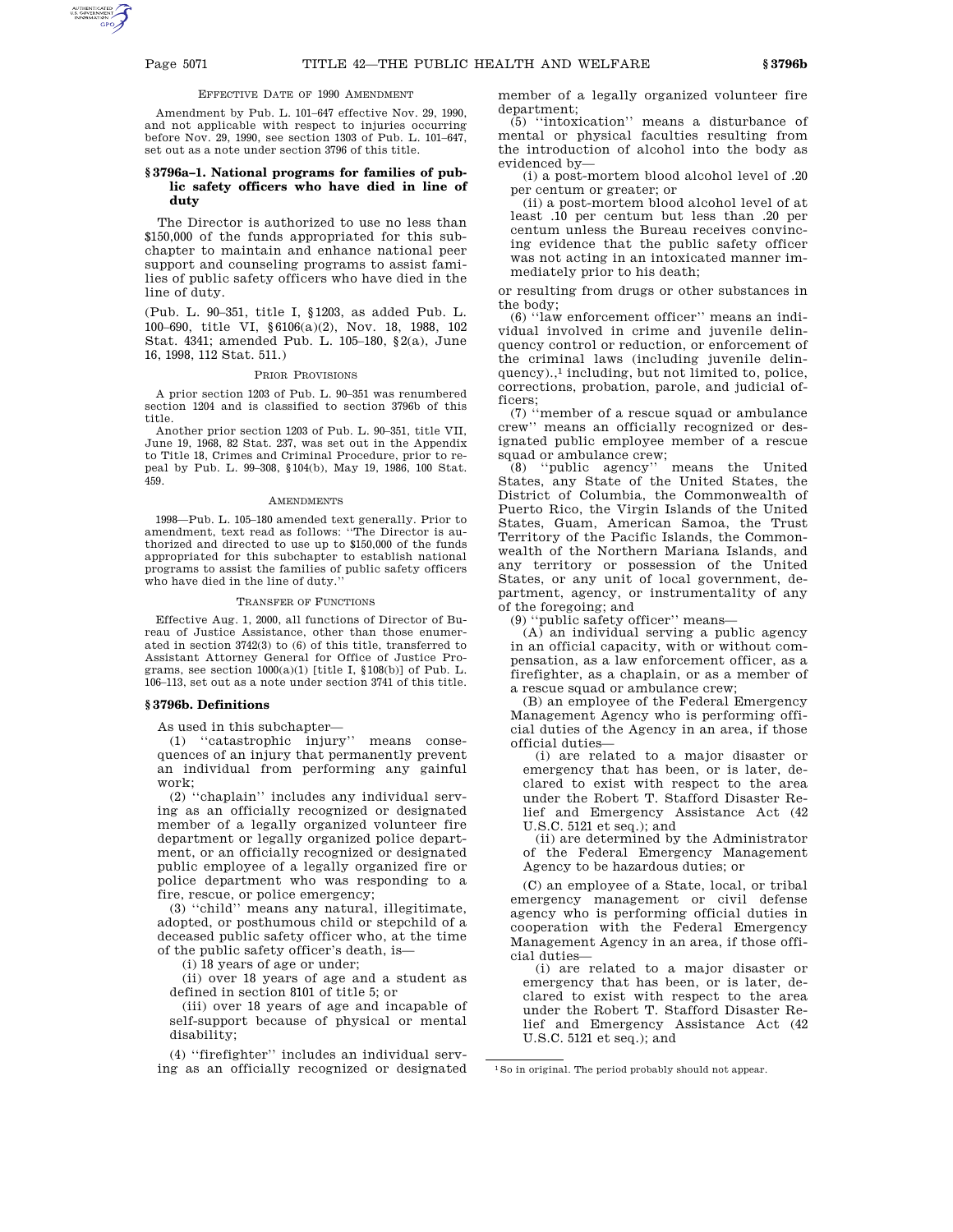# (ii) are determined by the head of the agency to be hazardous duties.

(Pub. L. 90–351, title I, §1204, formerly §1203, as added Pub. L. 98–473, title II, §609F, Oct. 12, 1984, 98 Stat. 2099; amended Pub. L. 99–500, §101(b) [title II, §207], Oct. 18, 1986, 100 Stat. 1783–39, 1783–56, and Pub. L. 99–591, §101(b) [title II, §207], Oct. 30, 1986, 100 Stat. 3341–39, 3341–56; renumbered §1204 and amended Pub. L. 100–690, title VI, §§6105(d), 6106(a)(1), Nov. 18, 1988, 102 Stat. 4341; Pub. L. 101–647, title XIII, §§1301(c), 1302, Nov. 29, 1990, 104 Stat. 4834; Pub. L. 103–322, title XXXIII, §330001(e)(2), Sept. 13, 1994, 108 Stat. 2139; Pub. L. 106–390, title III, §305(a), Oct. 30, 2000, 114 Stat. 1573; Pub. L. 107–196, §2(a), June 24, 2002, 116 Stat. 719; Pub. L. 109–162, title XI, §1164(a), Jan. 5, 2006, 119 Stat. 3120; Pub. L. 109–295, title VI, §612(c), Oct. 4, 2006, 120 Stat. 1410.)

## REFERENCES IN TEXT

The Robert T. Stafford Disaster Relief and Emergency Assistance Act, referred to in par. (9), is Pub. L. 93–288, May 22, 1974, 88 Stat. 143, as amended, which is classified principally to chapter 68 (§5121 et seq.) of this title. For complete classification of this Act to the Code, see Short Title note set out under section 5121 of this title and Tables.

# **CODIFICATION**

Pub. L. 99–591 is a corrected version of Pub. L. 99–500.

## PRIOR PROVISIONS

A prior section 3796b, Pub. L. 90–351, title I, §1203, as added Pub. L. 96–157, §2, Dec. 27, 1979, 93 Stat. 1220; amended Pub. L. 98–411, title II, §204(a)(3), Aug. 30, 1984, 98 Stat. 1561; Pub. L. 98–473, title II, §609Z, Oct. 12, 1984, 98 Stat. 2107, contained provisions similar to this section, prior to the general amendment of this subchapter by section 609F of Pub. L. 98–473.

Another prior section 3796b, Pub. L. 90–351, title I, §703, as added Pub. L. 94–430, §2, Sept. 29, 1976, 90 Stat. 1347, contained provisions similar to this section, prior to the general amendment of this chapter by Pub. L. 96–157.

A prior section 1204 of Pub. L. 90–351 was renumbered section 1205 and is classified to section 3796c of this title.

## AMENDMENTS

2006—Par. (4). Pub. L. 109–162, §1164(a)(3), struck out ''and an officially recognized or designated public employee member of a rescue squad or ambulance crew'' before semicolon at end.

Par. (6). Pub. L. 109–162, §1164(a)(4), substituted ''enforcement of the criminal laws (including juvenile delinquency).'' for ''enforcement of the laws''.

Pars. (7) to (9). Pub. L. 109–162, §1164(a)(1), (2), added par. (7) and redesignated former pars. (7) and (8) as (8) and (9), respectively.

 $2002$ —Pars. (2) to (7). Pub. L. 107–196, §2(a)(1), (2), added par. (2) and redesignated former pars. (2) to (6) as (3) to (7), respectively. Former par. (7) redesignated (8).

Par. (8). Pub. L. 107–196, §2(a)(1), (3), redesignated par. (7) as (8) and inserted ''as a chaplain,'' after ''firefighter,'' in subpar. (A).

2000—Par. (7). Pub. L. 106–390 added par. (7) and struck out former par. (7) which read as follows: '''public safety officer' means an individual serving a public agency in an official capacity, with or without compensation, as a law enforcement officer, a firefighter, or rescue squad or ambulance crew''.

1994—Par. (3). Pub. L. 103–322 struck out before semicolon at end ''who was responding to a fire, rescue or police emergency''.

1990—Par. (1). Pub. L. 101–647, §1301(c), added par. (1). Former par. (1) redesignated (2).

Par. (2). Pub. L. 101–647, §1302, which directed amendment of par. (2) by inserting a period after ''ambulance crew'' and striking out ''who was responding to a fire, rescue or police emergency.'', could not be executed because the phrases ''ambulance crew'' and ''who was responding to a fire, rescue or police emergency.'' did not appear in text of par. (2).

Pub. L. 101–647, §1301(c)(1), redesignated par. (1) as (2). Former par. (2) redesignated (3).

Pars. (3) to (7). Pub. L. 101–647, §1301(c)(1), redesignated pars.  $(2)$  to  $(6)$  as  $(3)$  to  $(7)$ , respectively.

1988—Pars. (2) to (7). Pub. L. 100–690, §6105(d), redesignated pars. (3) to (7) as (2) to (6), respectively, and struck out former par. (2) defining a ''dependent'' as any individual substantially reliant for support upon income of deceased public safety officer.

1986—Pub. L. 99–500 and Pub. L. 99–591 inserted ''and an officially recognized or designated public employee member of a rescue squad or ambulance crew who was responding to a fire, rescue or police emergency'' in par. (3), and substituted '', a firefighter, or rescue squad or ambulance crew'' for ''or a firefighter.'' in par. (7).

### CHANGE OF NAME

''Administrator of the Federal Emergency Management Agency'' substituted for ''Director of the Federal Emergency Management Agency'' in par. (9)(B)(ii) on authority of section 612(c) of Pub. L. 109–295, set out as a note under section 313 of Title 6, Domestic Security. Any reference to the Administrator of the Federal Emergency Management Agency in title VI of Pub. L. 109–295 or an amendment by title VI to be considered to refer and apply to the Director of the Federal Emergency Management Agency until Mar. 31, 2007, see section 612(f)(2) of Pub. L. 109–295, set out as a note under section 313 of Title 6.

#### EFFECTIVE DATE OF 2002 AMENDMENT

Amendment by Pub. L. 107–196 effective Sept. 11, 2001, and applicable to injuries or deaths that occur in the line of duty on or after such date, see section 2(c) of Pub. L. 107–196, set out as a note under section 3796 of this title.

## EFFECTIVE DATE OF 2000 AMENDMENT

Pub. L. 106–390, title III, §305(b), Oct. 30, 2000, 114 Stat. 1574, provided that: "The amendment made by subsection (a) [amending this section] applies only to employees described in subparagraphs (B) and (C) of section 1204(7) of the Omnibus Crime Control and Safe Streets Act of 1968 [subpars. (B) and (C) of par. (7) of this section] (as amended by subsection (a)) who are injured or who die in the line of duty on or after the date of the enactment of this Act [Oct. 30, 2000].''

#### EFFECTIVE DATE OF 1990 AMENDMENT

Amendment by Pub. L. 101–647 effective Nov. 29, 1990, and not applicable with respect to injuries occurring before Nov. 29, 1990, see section 1303 of Pub. L. 101–647, set out as a note under section 3796 of this title.

## EFFECTIVE DATE OF 1988 AMENDMENT

Amendment by section 6105(d) of Pub. L. 100–690 effective June 1, 1988, see section 6105(e) of Pub. L. 100–690, set out as a note under section 3796 of this title.

#### TRANSFER OF FUNCTIONS

For transfer of all functions, personnel, assets, components, authorities, grant programs, and liabilities of the Federal Emergency Management Agency, including the functions of the Under Secretary for Federal Emergency Management relating thereto, to the Federal Emergency Management Agency, see section 315(a)(1) of Title 6, Domestic Security.

For transfer of functions, personnel, assets, and liabilities of the Federal Emergency Management Agency, including the functions of the Director of the Fed-